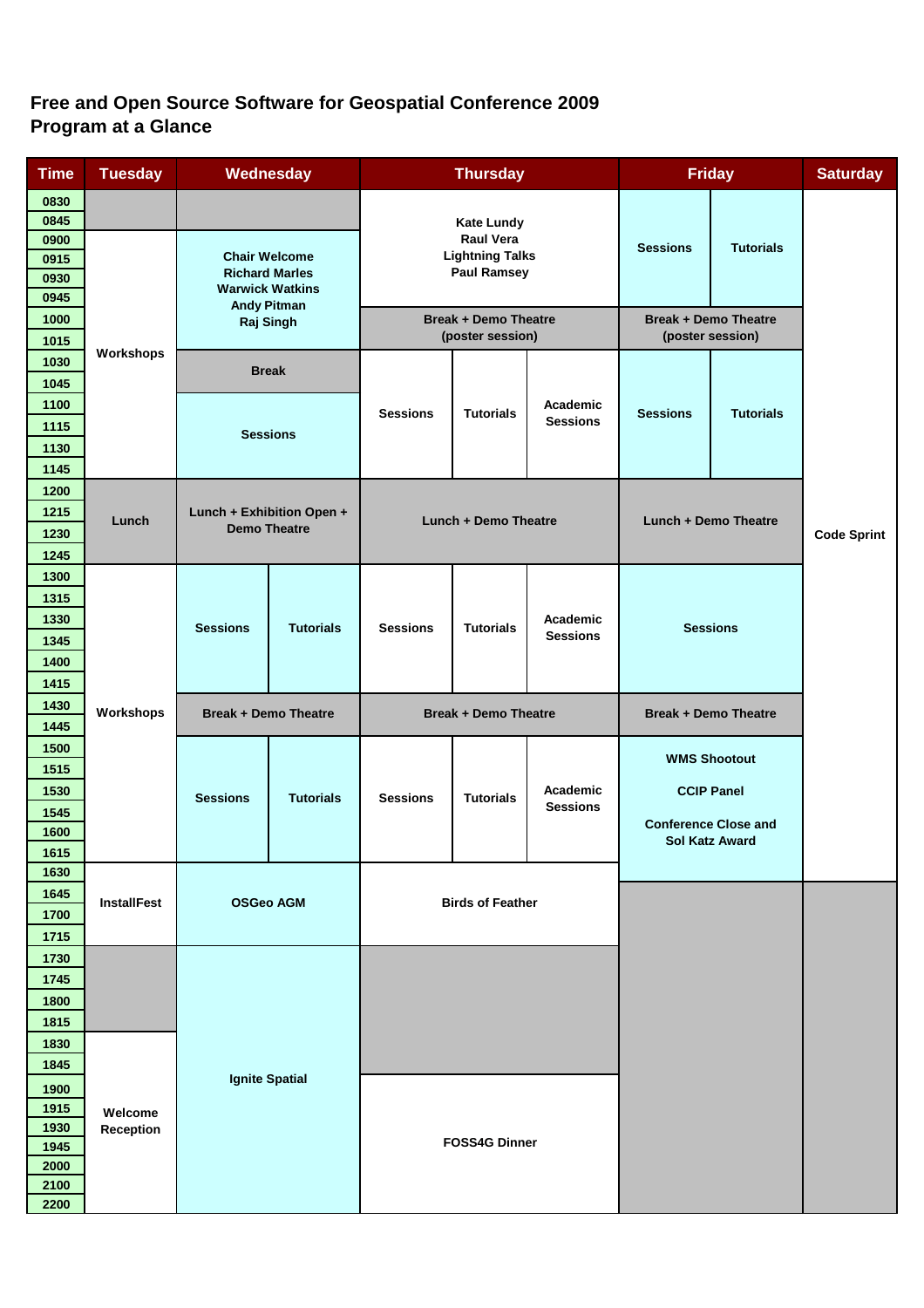### **Tuesday 20 October 2009 Detailed Workshop Program**

|               | Tuesday 20 October 2009                                                                                                                                                 |                                                                                                                                                              |                                                                                                                       |                                                                                                                                                                       |                                                                                                        |  |
|---------------|-------------------------------------------------------------------------------------------------------------------------------------------------------------------------|--------------------------------------------------------------------------------------------------------------------------------------------------------------|-----------------------------------------------------------------------------------------------------------------------|-----------------------------------------------------------------------------------------------------------------------------------------------------------------------|--------------------------------------------------------------------------------------------------------|--|
|               | <b>Parkside G01</b>                                                                                                                                                     | <b>Parkside G02</b>                                                                                                                                          | <b>Parkside G03</b>                                                                                                   | <b>Parkside G04</b>                                                                                                                                                   | <b>Parkside G07</b>                                                                                    |  |
| $0900 - 1200$ | <b>Introduction to PostGIS</b><br>Mark Leslie, Paul                                                                                                                     | <b>Making maps fast -</b><br>performance tuning and<br>tile caching                                                                                          | <b>Getting started with</b><br><b>MapServer</b><br>Jeff McKenna,                                                      | Introduction to the<br><b>Open GeoStack:</b><br>PostGIS, GeoServer,<br>GeoWebCache, and<br><b>OpenLayers</b>                                                          | <b>Geospatial BI with</b><br><b>FOSS: an introduction</b><br>to GeoMondrian and<br><b>Spatialytics</b> |  |
|               | Ramsey and<br>Mike Pumphrey                                                                                                                                             | Arne Kepp and<br><b>Jim Groffen</b>                                                                                                                          | <b>Tyler Mitchell and</b><br><b>Pericles Nacionales</b>                                                               | Justin Deoliveira, Andrea<br>Aime and Tim Schaub                                                                                                                      | Thierry Badard and<br>Etienne Dubé                                                                     |  |
| 1200 - 1300   |                                                                                                                                                                         |                                                                                                                                                              | <b>Break</b>                                                                                                          |                                                                                                                                                                       |                                                                                                        |  |
| 1300 - 1600   | Parkside G01<br><b>Practical introduction to</b><br>MapFish, the web 2.0<br>mapping application<br>framework<br>Claude Philipona,<br>Cédric Moullet and<br>Eric Lemoine | <b>Parkside G02</b><br>lPractical introduction tol<br><b>GRASS and related</b><br>software for beginners<br>Paolo Zatelli, Marco Ciolli<br>and Clara Tattoni | Parkside G03<br><b>OpenLayers - your</b><br>foundation for browser<br>based mapping<br>Tim Schaub and<br>Roald de Wit | <b>Parkside G04</b><br><b>Organizing your</b><br>geospatial data and<br>services using<br><b>GeoNetwork</b><br>opensource<br>Jeroen Ticheler and<br>François Prunayre | Parkside G07<br><b>Working with GeoServer</b><br>Justin Deoliveira and<br>Andrea Aime                  |  |
| 1600 - 1630   |                                                                                                                                                                         |                                                                                                                                                              |                                                                                                                       |                                                                                                                                                                       |                                                                                                        |  |
| 1630 - 1730   | <b>Parkside G04</b><br><b>InstallFest</b>                                                                                                                               |                                                                                                                                                              |                                                                                                                       |                                                                                                                                                                       |                                                                                                        |  |
| 1730 - 1830   |                                                                                                                                                                         |                                                                                                                                                              |                                                                                                                       |                                                                                                                                                                       |                                                                                                        |  |
| 1830 - 2100   | <b>Welcome Reception</b><br><b>Altitude Bar, Shelbourne Hotel</b>                                                                                                       |                                                                                                                                                              |                                                                                                                       |                                                                                                                                                                       |                                                                                                        |  |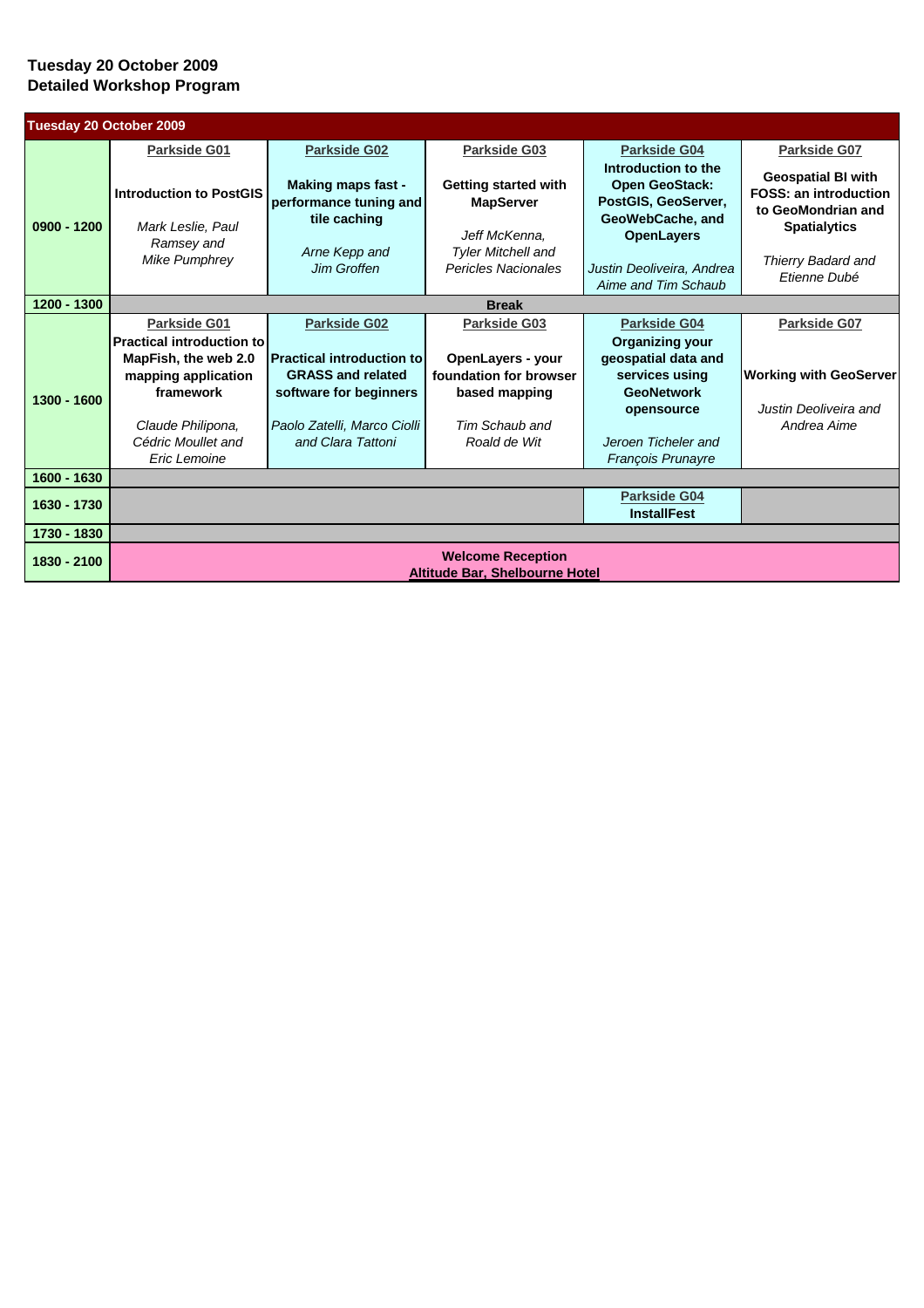## **Wednesday 21 October 2009 Detailed Conference Program**

| <b>Wednesday 21 October 2009</b> |                                                                                                                                   |                                                                                                                          |                                                                                                                  |                                                                                                                      |                                                                                                                                       |
|----------------------------------|-----------------------------------------------------------------------------------------------------------------------------------|--------------------------------------------------------------------------------------------------------------------------|------------------------------------------------------------------------------------------------------------------|----------------------------------------------------------------------------------------------------------------------|---------------------------------------------------------------------------------------------------------------------------------------|
|                                  | <b>Parkside Auditorium</b>                                                                                                        |                                                                                                                          |                                                                                                                  |                                                                                                                      |                                                                                                                                       |
| 0900 - 0910                      |                                                                                                                                   |                                                                                                                          | <b>Chair Welcome - Cameron Shorter</b>                                                                           |                                                                                                                      |                                                                                                                                       |
| 0910 - 0920                      |                                                                                                                                   |                                                                                                                          | <b>Richard Marles</b>                                                                                            |                                                                                                                      |                                                                                                                                       |
| 0920 - 0940                      |                                                                                                                                   |                                                                                                                          | <b>Warwick Watkins</b>                                                                                           |                                                                                                                      |                                                                                                                                       |
| 0940 - 1010                      |                                                                                                                                   |                                                                                                                          | <b>Paul Ramsey</b>                                                                                               |                                                                                                                      |                                                                                                                                       |
| 1010 - 1030                      |                                                                                                                                   |                                                                                                                          | <b>Raj Singh</b>                                                                                                 |                                                                                                                      |                                                                                                                                       |
| 1030 - 1100                      | <b>Parkside Auditorium</b>                                                                                                        |                                                                                                                          | <b>Break</b>                                                                                                     |                                                                                                                      |                                                                                                                                       |
|                                  |                                                                                                                                   | Parkside 110A                                                                                                            | Parkside G02                                                                                                     | <b>Parkside G03</b>                                                                                                  | Parkside G04                                                                                                                          |
| 1100 - 1130                      | An open architecture for<br><b>RESTful Geospatial web</b><br>services                                                             | A review of international<br>developments in policy and<br>legal frameworks for sharing<br>of spatial data               | <b>Orfeo Toolbox: from satellite</b><br>images to geographic<br>information                                      | The time series Toolbox<br><b>Thomas Bleier</b>                                                                      | Open web processing<br>services for improving<br>accuracy of GPS tracks using<br>filtering and map-matching                           |
|                                  | Geoff Zeiss                                                                                                                       | Neale Hooper & Anne<br>Fitzgerald                                                                                        | <b>Emmanuel Christophe</b>                                                                                       |                                                                                                                      | Dr. Xianfeng Song,<br>Venkatesh Raghavan and<br>Daisuke Yoshida                                                                       |
| 1130 - 1200                      | <b>Introducing FDO Toolbox</b><br>Jackie Ng                                                                                       | <b>Maximising reuse of water</b><br>information through Creative<br><b>Commons Licensing</b><br><b>Brendan Moran and</b> | Validation of satellite image<br>with ground sensor network<br>based on OGC web services<br>framework            | <b>Implementation OGC sensor</b><br>web enablement supporting<br>local participation in water<br>resource management | Portable wiki map server and<br>real time enivornmental<br><b>MySQL GIS server</b><br>Gary Jeffress                                   |
|                                  |                                                                                                                                   | <b>Baden Appleyard</b>                                                                                                   | <b>Sarawut Ninsawat</b>                                                                                          | Chaipat Nengcomma                                                                                                    |                                                                                                                                       |
| 1200 - 1300                      | <b>Break</b>                                                                                                                      | <b>Demo Theatre</b>                                                                                                      |                                                                                                                  | <b>Break &amp; Exhibition Open</b>                                                                                   |                                                                                                                                       |
|                                  | <b>Parkside Auditorium</b>                                                                                                        | Parkside 110A                                                                                                            | Parkside G02                                                                                                     | <b>Parkside G03</b>                                                                                                  | Parkside G04                                                                                                                          |
| 1300 - 1330                      | <b>OSGeo - globally powering</b><br><b>SDIS</b><br><b>Arnulf Christl</b>                                                          | Behind the buzz of cloud<br>computing-52°North Open<br><b>Source Geoprocessing</b><br>Software in the Google cloud       | Shortest path search for real<br>road networks with pgRouting<br><b>Anton Patrushev</b>                          |                                                                                                                      | The use of open Geospatial<br>software in SOPAC for digital<br>archiving of marine<br>information                                     |
|                                  |                                                                                                                                   | <b>Bastian Schaeffer</b>                                                                                                 |                                                                                                                  |                                                                                                                      | Keleni Ragisia                                                                                                                        |
| 1330 - 1400                      | Spatial data infrastructure<br>components as building<br>blocks for early warning<br>systems                                      | <b>Using cloud computing for</b><br>high-availability large scale<br>webmapping applications<br>Claude Philipona         | <b>SoilNet SensorNetwork goes</b><br>web<br>Till Adams                                                           | Making maps pretty with Style<br><b>Layer Descriptor</b><br>Andrea Aime and Jim Groffen                              | Anatomy of a digital field<br>mapping with BeeGIS<br>Andrea Antonello,<br>Silvia Franceschi and                                       |
|                                  | Hanko Rubach                                                                                                                      |                                                                                                                          |                                                                                                                  | <b>Mauro Dedonatis</b>                                                                                               |                                                                                                                                       |
| 1400 - 1430                      | A hybrid GIS solution to<br>manage the French gas utility<br>network                                                              | <b>Partner Management with</b><br><b>Geography and Open Source</b><br><b>Software</b>                                    | <b>Building Custom GIS</b><br><b>Applications using Open-</b><br><b>Source Toolkits - A Case</b><br><b>Study</b> |                                                                                                                      | goGPS: a navigation software<br>to enhance the accuracy of<br>low cost GPS receivers                                                  |
|                                  | Dr. Nicolas Bozon                                                                                                                 | <b>Laurent Pierre and François</b><br>Van Der Biest                                                                      | Dr. Daniel B. Koch                                                                                               |                                                                                                                      | Eugenio Realini                                                                                                                       |
| 1430 - 1500                      | <b>Break</b>                                                                                                                      | <b>Demo Theatre</b>                                                                                                      |                                                                                                                  | <b>Break</b>                                                                                                         |                                                                                                                                       |
|                                  | <b>Parkside Auditorium</b>                                                                                                        | Parkside 110A                                                                                                            | Parkside G02                                                                                                     | <b>Parkside G03</b>                                                                                                  | Parkside G04                                                                                                                          |
| 1500 - 1530                      | <b>Flood mapping and</b><br>monitoring service build<br>entirely with FLOSS software                                              | <b>SCENZ-Grid, the</b><br>implementation of a science<br>collaboration and<br>computation environment                    | Using open source geospatial<br>technology in a national<br>environmental regulatory<br>program                  |                                                                                                                      | gvSIG Mini. OSM for almost<br>every phone<br>Javi Carrasco, Alberto Romeu                                                             |
|                                  | Vasile Crăciunescu                                                                                                                | <b>Niels Hoffmann</b>                                                                                                    | Jon Soderberg                                                                                                    |                                                                                                                      | and Miguel Montesinos                                                                                                                 |
| 1530 - 1600                      | <b>Geodata and CouchDB</b><br><b>Volker Mische</b>                                                                                | Integration of grid service and<br>web processing service<br>Gao Ang                                                     | Using open source to the<br>Ministry of Housing and urban<br>development - CHILE<br>César Medina                 | <b>Making maps fast</b><br>Arne Kepp and Jim Groffen                                                                 | <b>From Geodata to</b><br>Geoinformation-52° North<br><b>Web Processing Service</b><br>(WPS) and SEXTANTE<br><b>Bastian Schaeffer</b> |
| 1600 - 1630                      | Case study: pollutant release<br>and transfer registry<br><b>Arnulf Christl</b>                                                   | ZOO project: an open WPS<br>platform<br><b>Gerald Fenoy</b>                                                              | Zonae Cogito - a decision<br>support system for the real<br>world<br><b>Matthew Watts</b>                        |                                                                                                                      | Sensor services in gvSIG<br>Javier Carrasco                                                                                           |
| 1630 - 1730                      | <b>OSGeo AGM</b>                                                                                                                  |                                                                                                                          |                                                                                                                  |                                                                                                                      |                                                                                                                                       |
|                                  |                                                                                                                                   |                                                                                                                          | <b>Parkside Auditorium</b>                                                                                       |                                                                                                                      |                                                                                                                                       |
| 1730 - 2230                      | <b>Ignite Spatial</b><br>Please visit www.lgniteSpatial.com to check ticket availability<br><b>Altitude Bar, Shelbourne Hotel</b> |                                                                                                                          |                                                                                                                  |                                                                                                                      |                                                                                                                                       |
|                                  |                                                                                                                                   |                                                                                                                          |                                                                                                                  |                                                                                                                      |                                                                                                                                       |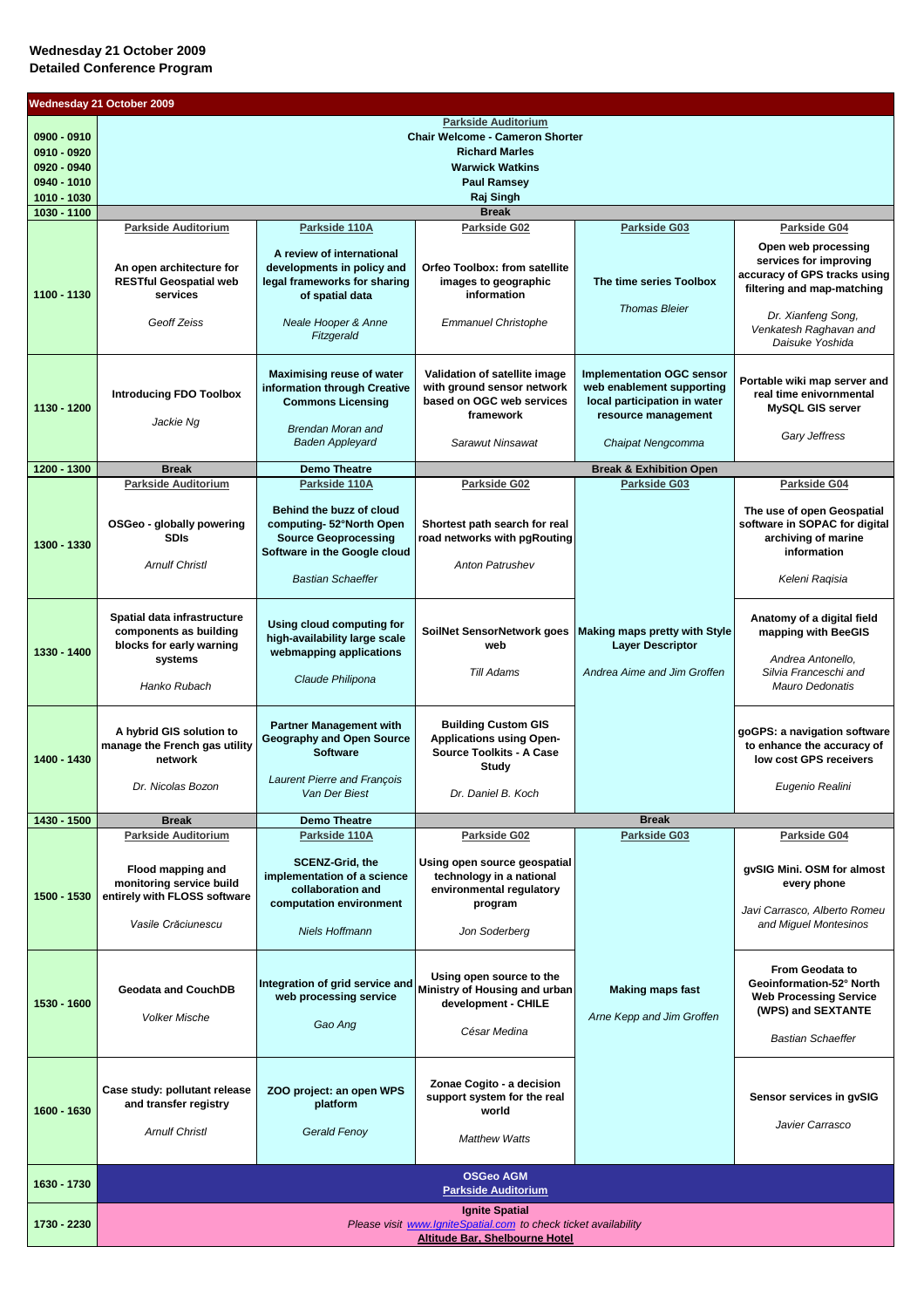#### **Thursday 22 October 2009 Detailed Conference Program**

| <b>Parkside Auditorium</b><br>0830 - 0840<br><b>Kate Lundy</b><br><b>Raul Vera</b><br>0840 - 0900<br>0900 - 0925<br><b>Lightning Talks</b><br>0925 - 1000<br><b>Andy Pitman</b><br>Break and poster discussions with poster authors (Parkside Foyer)<br><b>Break</b><br><b>Demo Theatre</b><br>1000 - 1030<br><b>Parkside Auditorium</b><br>Parkside 110A<br>Parkside G02<br><b>Parkside G03</b><br>Parkside G04<br><b>Building human sensor webs</b><br>with 52°North SWE<br>Two-dimensional dam break<br><b>OpenLayers: vector mayhem</b><br>1030 - 1100<br>flooding simulation: a GIS<br>implementations<br><b>Tim Schaub</b><br>embedded approach<br>Simon Jirka<br>Media mapping: using<br>georeferenced images and<br>audio to provide supporting<br>information for the analysis of<br><b>Environmental Sensor</b><br>The value of spatial<br>A friendly hands-on survey of<br>There is no alternative to<br><b>Working with GRASS-GIS</b><br><b>Datasets</b><br>information to the Australian<br>popular Geospatial services<br>vectors and Ddatabases<br>OpenLayers?<br>1100 - 1130<br>economy<br>Jody Garnett, Mark Leslie<br><b>Till Adams</b><br><b>Richard Chirgwin</b><br>and Andrea Antonello<br><b>Alan Smart</b><br><b>Wetland ecosystem</b><br>computational model sharing<br>and integration based on<br><b>Open Standards</b><br><b>Comparing apples and</b><br>MapTiler: map publishing a la<br>oranges: uncovering the<br><b>Google Maps</b><br>mystery of component<br>1130 - 1200<br>D atmospheric CO2 models<br>selection in WebGIS projects<br>and data<br><b>Klokan Petr Pridal</b><br>Marc Jansen<br>1200 - 1300<br><b>Demo Theatre</b><br><b>Break</b><br><b>Break</b><br>Parkside Auditorium<br>Parkside 110A<br>Parkside G02<br>Parkside G04<br><b>Parkside G03</b><br><b>Live demonstration of DEWS</b><br>The state of PostGIS<br><b>User-friendly interactive WPS</b><br>1300 - 1330<br>Matthias Lendholt and<br>programming<br>Paul Ramsey<br><b>Martin Hammitzsch</b><br>Use of cloud computing in<br>impact assessment of climate<br>change<br><b>Getting started with</b><br>Rearranging the landscape of<br><b>BioSIRT - A national system</b><br>Leveraging OGC services with<br>MapWindow: an easy-to-<br>install, easy-to-use free GIS<br>spatial database technology<br>using Open GIS components<br><b>GeoExt</b><br>1330 - 1400<br>for Windows<br><b>Andrew Ross</b><br>lan Miller<br>Andreas Hocevar<br><b>Ted Dunsford</b><br>Geoprocessing in the clouds<br>NICAMS: a spatially enabled<br>Improving community safety<br>image analysis tool for<br>though wildfire mitigation - an<br><b>PostGIS and Oracle Spatial</b><br>photographic transect<br>1400 - 1430<br>open source case study<br>surveys.<br>Simon Greener<br><b>Alistair Hart</b><br>Brent Wood (non academic<br>replacement presentation)<br>1430 - 1500<br><b>Demo Theatre</b><br><b>Break</b><br><b>Break</b><br>Parkside G03<br><b>Parkside Auditorium</b><br>Parkside 110A<br>Parkside G02<br>Parkside G04<br><b>FLEX/Mapserver application</b><br>for the Brazilian industrial<br><b>Summary of MapServer OGC</b><br>web services<br>fishing vessels monitoring<br>1500 - 1530<br>architecture for cartographic<br>program<br>symbology<br>Jeff McKenna<br>Rafael Medeiros Sperb<br>Development of Track Log &<br>POI management system<br>using free and open source<br>A robust, low cost, GIS<br>software<br>Proj4js - coordinate system<br>Delivering data using<br><b>Using ILWIS with its PostGIS</b><br>enabled data capture &<br>transformations in the<br>published application<br>plug-in for raster-vector<br>management system for<br>1530 - 1600<br>schemas<br>applications<br>browser<br>commercial/research vessels<br>Michael Adair<br>Rob Atkinson<br><b>Rob Lemmens</b><br><b>Brent Wood</b><br><b>GRASS GIS</b><br><b>Yukon Planning Atlas -</b><br><b>CityGML extension for</b><br>building regional capacity for<br><b>Building Information Modelling</b><br>MapWindow modeler - a<br>land and resource<br>1600 - 1630<br>modular spatial modeling<br>(BIM) and IFC<br>management<br>environment for GIS<br>Léon van Berlo<br>Jeff Hamm<br><b>Birds of a Feather</b><br>1630 - 1900<br>BoF sessions are unstructured timeslots where people can self organise to discuss topics of interest. All session rooms will be available for this.<br><b>FOSS4G Conference Dinner Cruise</b><br>1840 - 2200<br>Boarding Time: 1840 (with prompt departure at 1900)<br><b>Captain Cook Cruises, Jetty 9, King St Wharf</b> | Thursday 22 October 2009 |  |  |  |  |                                                               |
|------------------------------------------------------------------------------------------------------------------------------------------------------------------------------------------------------------------------------------------------------------------------------------------------------------------------------------------------------------------------------------------------------------------------------------------------------------------------------------------------------------------------------------------------------------------------------------------------------------------------------------------------------------------------------------------------------------------------------------------------------------------------------------------------------------------------------------------------------------------------------------------------------------------------------------------------------------------------------------------------------------------------------------------------------------------------------------------------------------------------------------------------------------------------------------------------------------------------------------------------------------------------------------------------------------------------------------------------------------------------------------------------------------------------------------------------------------------------------------------------------------------------------------------------------------------------------------------------------------------------------------------------------------------------------------------------------------------------------------------------------------------------------------------------------------------------------------------------------------------------------------------------------------------------------------------------------------------------------------------------------------------------------------------------------------------------------------------------------------------------------------------------------------------------------------------------------------------------------------------------------------------------------------------------------------------------------------------------------------------------------------------------------------------------------------------------------------------------------------------------------------------------------------------------------------------------------------------------------------------------------------------------------------------------------------------------------------------------------------------------------------------------------------------------------------------------------------------------------------------------------------------------------------------------------------------------------------------------------------------------------------------------------------------------------------------------------------------------------------------------------------------------------------------------------------------------------------------------------------------------------------------------------------------------------------------------------------------------------------------------------------------------------------------------------------------------------------------------------------------------------------------------------------------------------------------------------------------------------------------------------------------------------------------------------------------------------------------------------------------------------------------------------------------------------------------------------------------------------------------------------------------------------------------------------------------------------------------------------------------------------------------------------------------------------------------------------------------------------------------------------------------------------------------------------------------------------------------------------------------------------------------------------------------------------------------------------------------------------------------------------------------------------------------------------------------------------------------------------------------------------------------------------------------------------------|--------------------------|--|--|--|--|---------------------------------------------------------------|
|                                                                                                                                                                                                                                                                                                                                                                                                                                                                                                                                                                                                                                                                                                                                                                                                                                                                                                                                                                                                                                                                                                                                                                                                                                                                                                                                                                                                                                                                                                                                                                                                                                                                                                                                                                                                                                                                                                                                                                                                                                                                                                                                                                                                                                                                                                                                                                                                                                                                                                                                                                                                                                                                                                                                                                                                                                                                                                                                                                                                                                                                                                                                                                                                                                                                                                                                                                                                                                                                                                                                                                                                                                                                                                                                                                                                                                                                                                                                                                                                                                                                                                                                                                                                                                                                                                                                                                                                                                                                                                                                                            |                          |  |  |  |  |                                                               |
|                                                                                                                                                                                                                                                                                                                                                                                                                                                                                                                                                                                                                                                                                                                                                                                                                                                                                                                                                                                                                                                                                                                                                                                                                                                                                                                                                                                                                                                                                                                                                                                                                                                                                                                                                                                                                                                                                                                                                                                                                                                                                                                                                                                                                                                                                                                                                                                                                                                                                                                                                                                                                                                                                                                                                                                                                                                                                                                                                                                                                                                                                                                                                                                                                                                                                                                                                                                                                                                                                                                                                                                                                                                                                                                                                                                                                                                                                                                                                                                                                                                                                                                                                                                                                                                                                                                                                                                                                                                                                                                                                            |                          |  |  |  |  |                                                               |
|                                                                                                                                                                                                                                                                                                                                                                                                                                                                                                                                                                                                                                                                                                                                                                                                                                                                                                                                                                                                                                                                                                                                                                                                                                                                                                                                                                                                                                                                                                                                                                                                                                                                                                                                                                                                                                                                                                                                                                                                                                                                                                                                                                                                                                                                                                                                                                                                                                                                                                                                                                                                                                                                                                                                                                                                                                                                                                                                                                                                                                                                                                                                                                                                                                                                                                                                                                                                                                                                                                                                                                                                                                                                                                                                                                                                                                                                                                                                                                                                                                                                                                                                                                                                                                                                                                                                                                                                                                                                                                                                                            |                          |  |  |  |  |                                                               |
|                                                                                                                                                                                                                                                                                                                                                                                                                                                                                                                                                                                                                                                                                                                                                                                                                                                                                                                                                                                                                                                                                                                                                                                                                                                                                                                                                                                                                                                                                                                                                                                                                                                                                                                                                                                                                                                                                                                                                                                                                                                                                                                                                                                                                                                                                                                                                                                                                                                                                                                                                                                                                                                                                                                                                                                                                                                                                                                                                                                                                                                                                                                                                                                                                                                                                                                                                                                                                                                                                                                                                                                                                                                                                                                                                                                                                                                                                                                                                                                                                                                                                                                                                                                                                                                                                                                                                                                                                                                                                                                                                            |                          |  |  |  |  |                                                               |
|                                                                                                                                                                                                                                                                                                                                                                                                                                                                                                                                                                                                                                                                                                                                                                                                                                                                                                                                                                                                                                                                                                                                                                                                                                                                                                                                                                                                                                                                                                                                                                                                                                                                                                                                                                                                                                                                                                                                                                                                                                                                                                                                                                                                                                                                                                                                                                                                                                                                                                                                                                                                                                                                                                                                                                                                                                                                                                                                                                                                                                                                                                                                                                                                                                                                                                                                                                                                                                                                                                                                                                                                                                                                                                                                                                                                                                                                                                                                                                                                                                                                                                                                                                                                                                                                                                                                                                                                                                                                                                                                                            |                          |  |  |  |  | A data system for visualizing 4-                              |
|                                                                                                                                                                                                                                                                                                                                                                                                                                                                                                                                                                                                                                                                                                                                                                                                                                                                                                                                                                                                                                                                                                                                                                                                                                                                                                                                                                                                                                                                                                                                                                                                                                                                                                                                                                                                                                                                                                                                                                                                                                                                                                                                                                                                                                                                                                                                                                                                                                                                                                                                                                                                                                                                                                                                                                                                                                                                                                                                                                                                                                                                                                                                                                                                                                                                                                                                                                                                                                                                                                                                                                                                                                                                                                                                                                                                                                                                                                                                                                                                                                                                                                                                                                                                                                                                                                                                                                                                                                                                                                                                                            |                          |  |  |  |  |                                                               |
|                                                                                                                                                                                                                                                                                                                                                                                                                                                                                                                                                                                                                                                                                                                                                                                                                                                                                                                                                                                                                                                                                                                                                                                                                                                                                                                                                                                                                                                                                                                                                                                                                                                                                                                                                                                                                                                                                                                                                                                                                                                                                                                                                                                                                                                                                                                                                                                                                                                                                                                                                                                                                                                                                                                                                                                                                                                                                                                                                                                                                                                                                                                                                                                                                                                                                                                                                                                                                                                                                                                                                                                                                                                                                                                                                                                                                                                                                                                                                                                                                                                                                                                                                                                                                                                                                                                                                                                                                                                                                                                                                            |                          |  |  |  |  |                                                               |
|                                                                                                                                                                                                                                                                                                                                                                                                                                                                                                                                                                                                                                                                                                                                                                                                                                                                                                                                                                                                                                                                                                                                                                                                                                                                                                                                                                                                                                                                                                                                                                                                                                                                                                                                                                                                                                                                                                                                                                                                                                                                                                                                                                                                                                                                                                                                                                                                                                                                                                                                                                                                                                                                                                                                                                                                                                                                                                                                                                                                                                                                                                                                                                                                                                                                                                                                                                                                                                                                                                                                                                                                                                                                                                                                                                                                                                                                                                                                                                                                                                                                                                                                                                                                                                                                                                                                                                                                                                                                                                                                                            |                          |  |  |  |  |                                                               |
|                                                                                                                                                                                                                                                                                                                                                                                                                                                                                                                                                                                                                                                                                                                                                                                                                                                                                                                                                                                                                                                                                                                                                                                                                                                                                                                                                                                                                                                                                                                                                                                                                                                                                                                                                                                                                                                                                                                                                                                                                                                                                                                                                                                                                                                                                                                                                                                                                                                                                                                                                                                                                                                                                                                                                                                                                                                                                                                                                                                                                                                                                                                                                                                                                                                                                                                                                                                                                                                                                                                                                                                                                                                                                                                                                                                                                                                                                                                                                                                                                                                                                                                                                                                                                                                                                                                                                                                                                                                                                                                                                            |                          |  |  |  |  |                                                               |
|                                                                                                                                                                                                                                                                                                                                                                                                                                                                                                                                                                                                                                                                                                                                                                                                                                                                                                                                                                                                                                                                                                                                                                                                                                                                                                                                                                                                                                                                                                                                                                                                                                                                                                                                                                                                                                                                                                                                                                                                                                                                                                                                                                                                                                                                                                                                                                                                                                                                                                                                                                                                                                                                                                                                                                                                                                                                                                                                                                                                                                                                                                                                                                                                                                                                                                                                                                                                                                                                                                                                                                                                                                                                                                                                                                                                                                                                                                                                                                                                                                                                                                                                                                                                                                                                                                                                                                                                                                                                                                                                                            |                          |  |  |  |  |                                                               |
|                                                                                                                                                                                                                                                                                                                                                                                                                                                                                                                                                                                                                                                                                                                                                                                                                                                                                                                                                                                                                                                                                                                                                                                                                                                                                                                                                                                                                                                                                                                                                                                                                                                                                                                                                                                                                                                                                                                                                                                                                                                                                                                                                                                                                                                                                                                                                                                                                                                                                                                                                                                                                                                                                                                                                                                                                                                                                                                                                                                                                                                                                                                                                                                                                                                                                                                                                                                                                                                                                                                                                                                                                                                                                                                                                                                                                                                                                                                                                                                                                                                                                                                                                                                                                                                                                                                                                                                                                                                                                                                                                            |                          |  |  |  |  | MapWindow 6.0: an extensible                                  |
|                                                                                                                                                                                                                                                                                                                                                                                                                                                                                                                                                                                                                                                                                                                                                                                                                                                                                                                                                                                                                                                                                                                                                                                                                                                                                                                                                                                                                                                                                                                                                                                                                                                                                                                                                                                                                                                                                                                                                                                                                                                                                                                                                                                                                                                                                                                                                                                                                                                                                                                                                                                                                                                                                                                                                                                                                                                                                                                                                                                                                                                                                                                                                                                                                                                                                                                                                                                                                                                                                                                                                                                                                                                                                                                                                                                                                                                                                                                                                                                                                                                                                                                                                                                                                                                                                                                                                                                                                                                                                                                                                            |                          |  |  |  |  |                                                               |
|                                                                                                                                                                                                                                                                                                                                                                                                                                                                                                                                                                                                                                                                                                                                                                                                                                                                                                                                                                                                                                                                                                                                                                                                                                                                                                                                                                                                                                                                                                                                                                                                                                                                                                                                                                                                                                                                                                                                                                                                                                                                                                                                                                                                                                                                                                                                                                                                                                                                                                                                                                                                                                                                                                                                                                                                                                                                                                                                                                                                                                                                                                                                                                                                                                                                                                                                                                                                                                                                                                                                                                                                                                                                                                                                                                                                                                                                                                                                                                                                                                                                                                                                                                                                                                                                                                                                                                                                                                                                                                                                                            |                          |  |  |  |  | Images analysis improvement<br>by variational segmentation in |
|                                                                                                                                                                                                                                                                                                                                                                                                                                                                                                                                                                                                                                                                                                                                                                                                                                                                                                                                                                                                                                                                                                                                                                                                                                                                                                                                                                                                                                                                                                                                                                                                                                                                                                                                                                                                                                                                                                                                                                                                                                                                                                                                                                                                                                                                                                                                                                                                                                                                                                                                                                                                                                                                                                                                                                                                                                                                                                                                                                                                                                                                                                                                                                                                                                                                                                                                                                                                                                                                                                                                                                                                                                                                                                                                                                                                                                                                                                                                                                                                                                                                                                                                                                                                                                                                                                                                                                                                                                                                                                                                                            |                          |  |  |  |  |                                                               |
|                                                                                                                                                                                                                                                                                                                                                                                                                                                                                                                                                                                                                                                                                                                                                                                                                                                                                                                                                                                                                                                                                                                                                                                                                                                                                                                                                                                                                                                                                                                                                                                                                                                                                                                                                                                                                                                                                                                                                                                                                                                                                                                                                                                                                                                                                                                                                                                                                                                                                                                                                                                                                                                                                                                                                                                                                                                                                                                                                                                                                                                                                                                                                                                                                                                                                                                                                                                                                                                                                                                                                                                                                                                                                                                                                                                                                                                                                                                                                                                                                                                                                                                                                                                                                                                                                                                                                                                                                                                                                                                                                            |                          |  |  |  |  |                                                               |
|                                                                                                                                                                                                                                                                                                                                                                                                                                                                                                                                                                                                                                                                                                                                                                                                                                                                                                                                                                                                                                                                                                                                                                                                                                                                                                                                                                                                                                                                                                                                                                                                                                                                                                                                                                                                                                                                                                                                                                                                                                                                                                                                                                                                                                                                                                                                                                                                                                                                                                                                                                                                                                                                                                                                                                                                                                                                                                                                                                                                                                                                                                                                                                                                                                                                                                                                                                                                                                                                                                                                                                                                                                                                                                                                                                                                                                                                                                                                                                                                                                                                                                                                                                                                                                                                                                                                                                                                                                                                                                                                                            |                          |  |  |  |  |                                                               |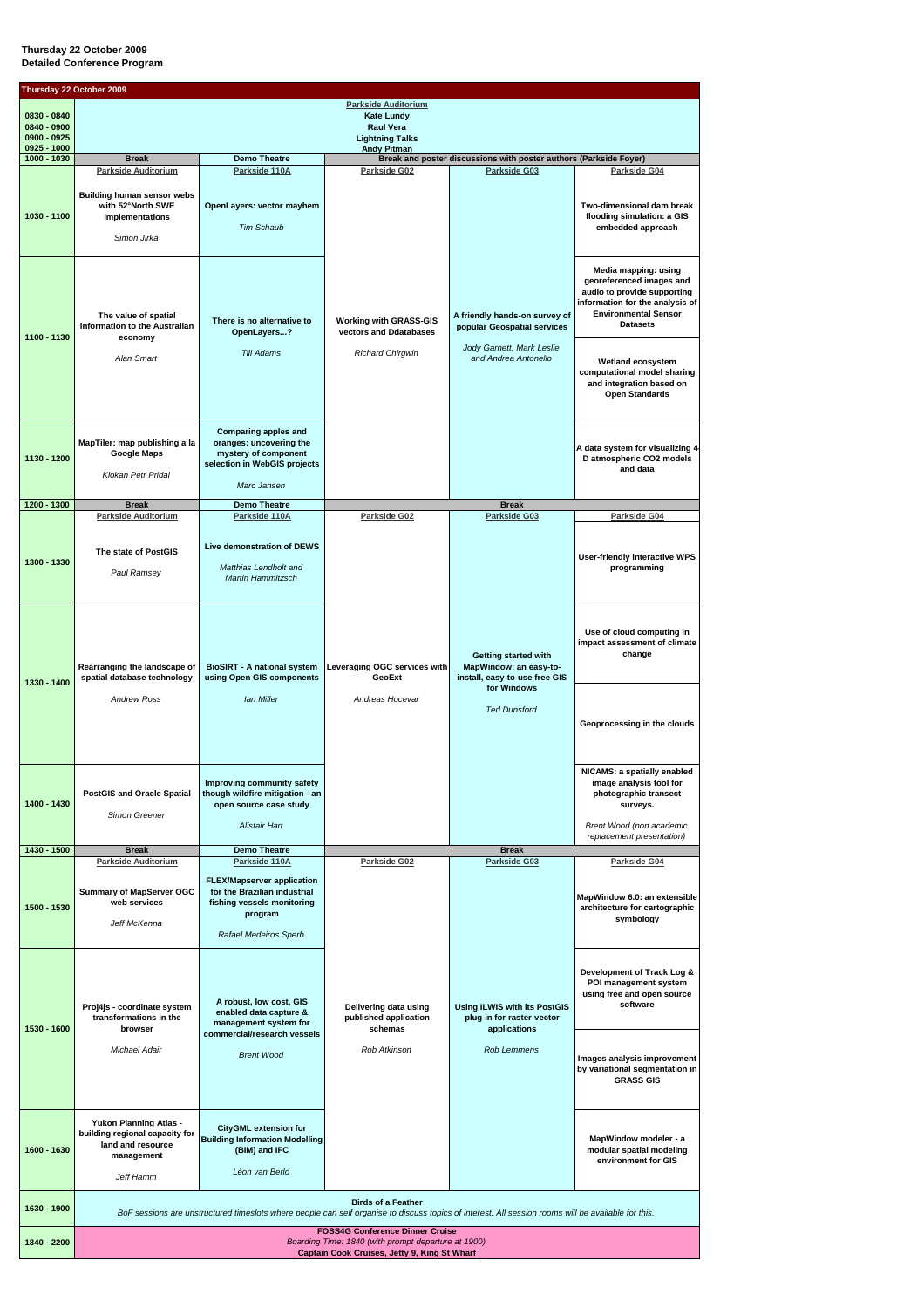# **Friday 23 October 2009 Detailed Conference Program**

| 1330 - 1400 | <b>GeoServer application schema</b><br>support: complex features for<br>the masses<br><b>Ben Caradoc-Davies</b> | <b>MarineMap: participatory</b><br>marine protected area design<br>using a web-based open<br>source tool<br><b>Chad Burt</b> | JGrass-uDig's sense of climate<br>change<br>Silvia Franceschi, Andrea<br>Antonello and Riccardo Rigon        | <b>Shared Land Information</b><br>Platform (SLIP) Enabler:<br>leveraging public/private<br>partnerships<br><b>Kylie Armstrong</b> | <b>Building a web mapping</b><br>application with GeoExt<br>Andreas Hocevar and<br>Cédric Moullet |
|-------------|-----------------------------------------------------------------------------------------------------------------|------------------------------------------------------------------------------------------------------------------------------|--------------------------------------------------------------------------------------------------------------|-----------------------------------------------------------------------------------------------------------------------------------|---------------------------------------------------------------------------------------------------|
| 1400 - 1430 | <b>GeoServer in production</b><br>Andrea Aime                                                                   | <b>Visualising animal movements</b><br>in 'near' real time<br><b>Ben Madin</b>                                               | Challenges and possibilities of<br>Mobile GIS: perspective from a<br>developing country<br>Nimalika Fernando | The use of free and open<br>source software for spatial<br>data catalog in Indonesia<br>Dr. Dewayani Sutrisno                     | Web GIS: from Javascript to<br><b>GWT</b><br>Pieter De Graef                                      |
| 1430 - 1500 | <b>Break</b><br><b>Demo Theatre</b><br><b>Break</b>                                                             |                                                                                                                              |                                                                                                              |                                                                                                                                   |                                                                                                   |
| 1500 - 1530 | <b>WMS Shootout</b><br><b>Parkside Auditorium</b>                                                               |                                                                                                                              |                                                                                                              |                                                                                                                                   |                                                                                                   |
| 1530 - 1600 | <b>CCIP Panel</b><br><b>Parkside Auditorium</b>                                                                 |                                                                                                                              |                                                                                                              |                                                                                                                                   |                                                                                                   |
| 1600 - 1630 | <b>Conference Close and Sol Katz Award</b><br><b>Parkside Auditorium</b>                                        |                                                                                                                              |                                                                                                              |                                                                                                                                   |                                                                                                   |

| Friday 23 October 2009 |                                                                                               |                                                                                                                                         |                                                                                                                                 |                                                                                                                                   |                                                                                                                                         |
|------------------------|-----------------------------------------------------------------------------------------------|-----------------------------------------------------------------------------------------------------------------------------------------|---------------------------------------------------------------------------------------------------------------------------------|-----------------------------------------------------------------------------------------------------------------------------------|-----------------------------------------------------------------------------------------------------------------------------------------|
|                        | <b>Parkside Auditorium</b>                                                                    | Parkside 110A                                                                                                                           | Parkside G02                                                                                                                    | <b>Parkside G03</b>                                                                                                               | Parkside G04                                                                                                                            |
| 0830 - 0900            | <b>Building a SDI massively</b><br>based on OWS<br>David Jonglez                              | <b>Enviro: a WebGIS interface to</b><br>evaluate and manage the<br>impact of climate change at<br>regional scale<br>Riccardo De Filippi |                                                                                                                                 |                                                                                                                                   | <b>Engaging NGOs in geospatial</b><br>initiatives using FOSS4G for<br>improved development work at<br>various scales<br>Marc M. Delgado |
| 0900 - 0930            | <b>Using open source</b><br>technologies to spatially<br>enable Aceh<br>Maurits van der Vlugt | <b>GeoServer, GeoTools and</b><br><b>GeoBatch: supporting</b><br>operational meteorology and<br>oceanography<br>Simone Giannecchini     | Sensor web enablement -<br>bringing sensors into SDIs<br>Arne Broering, Simon<br>Jirka, Chirstoph Stasch<br>and Thomas Everding | <b>Protecting OGC web services</b><br>with the 52°North Security<br><b>System</b><br>Jan Drewnak                                  | Mapping interviews with open<br>source technologies<br>Chris McDowall                                                                   |
| $0930 - 1000$          | ebRIM interface for<br><b>GeoNetwork OpenSource</b><br>Heikki Doeleman                        | The use of open source in<br><b>Canada's National Forest</b><br><b>Information system</b><br><b>Brian Low</b>                           |                                                                                                                                 |                                                                                                                                   | <b>Building community</b><br>information systems with<br><b>Drupal and OpenLayers</b><br>Dr. Charles Burnett                            |
| 1000 - 1030            | <b>Break</b>                                                                                  | <b>Demo Theatre</b>                                                                                                                     |                                                                                                                                 | Break and poster discussions with poster authors (Parkside Foyer)                                                                 |                                                                                                                                         |
|                        | <b>Parkside Auditorium</b>                                                                    | Parkside 110A                                                                                                                           | <b>Parkside G02</b>                                                                                                             | <b>Parkside G03</b>                                                                                                               | <b>Parkside G04</b>                                                                                                                     |
| 1030 - 1100            | GeoServer: past, present, and<br>future<br>Justin Deoliveira                                  | <b>GeoPrisma: an access</b><br>controlled map generator<br>Julien-Samuel Lacroix and<br>Stéphane Guillemette                            |                                                                                                                                 |                                                                                                                                   | GeoKettle: a powerful open<br>source spatial ETL tool<br>Dr. Thierry Badard                                                             |
| 1100 - 1130            | <b>MapServer project status</b><br>report<br>Daniel Morissette and<br>Jeff McKenna            | Beyond press Ctrl-P in web<br>map printing<br>Jan De Moerloose                                                                          | Introduction to deegree<br><b>iGeoDesktop</b><br>Hanko Rubach                                                                   | How to Cope with GeoSpatial -<br>introduction to GeoTools for<br>the Java developer<br>Jody Garnett and<br><b>Michael Bedward</b> | <b>Using OGC standards to link BI</b><br>and spatial<br>Andy Meehan                                                                     |
| 1130 - 1200            | GISVM, the ultimate tool for<br>teaching FOSS4G<br>Ricardo Miguel Moreira de Pinho            | Styling with SLD, or how I<br>learned to stop worrying and<br>love XML<br><b>Mike Pumphrey</b>                                          |                                                                                                                                 |                                                                                                                                   | <b>Maps and BI for large</b><br>organizations<br>Michèle Laflamme and<br>Philippe Grégoire                                              |
| 1200 - 1300            | <b>Break</b>                                                                                  | <b>Demo Theatre</b>                                                                                                                     |                                                                                                                                 | <b>Break</b>                                                                                                                      |                                                                                                                                         |
|                        | <b>Parkside Auditorium</b>                                                                    | Parkside 110A                                                                                                                           | Parkside G02                                                                                                                    | <b>Parkside G03</b>                                                                                                               | Parkside G04                                                                                                                            |
| 1300 - 1330            | <b>Extension to Geoserver for</b><br>reading ESRI Mapcaches<br>Pär Jonsson and Mauritz Bomark | <b>OCEAN Toolkit: incorporating</b><br>local knowledge into marine<br>spatial planning<br><b>Tim Welch</b>                              | JGrass, present and future<br>Andrea Antonello, Silvia<br>Franceschi and Riccardo Rigon                                         | GeoShield: a server side user<br>permissions management to<br><b>OGC services</b><br>Massimiliano Cannata                         | How to create a web 2.0<br>mapping with MapFish<br>development framework<br>Cédric Moullet                                              |